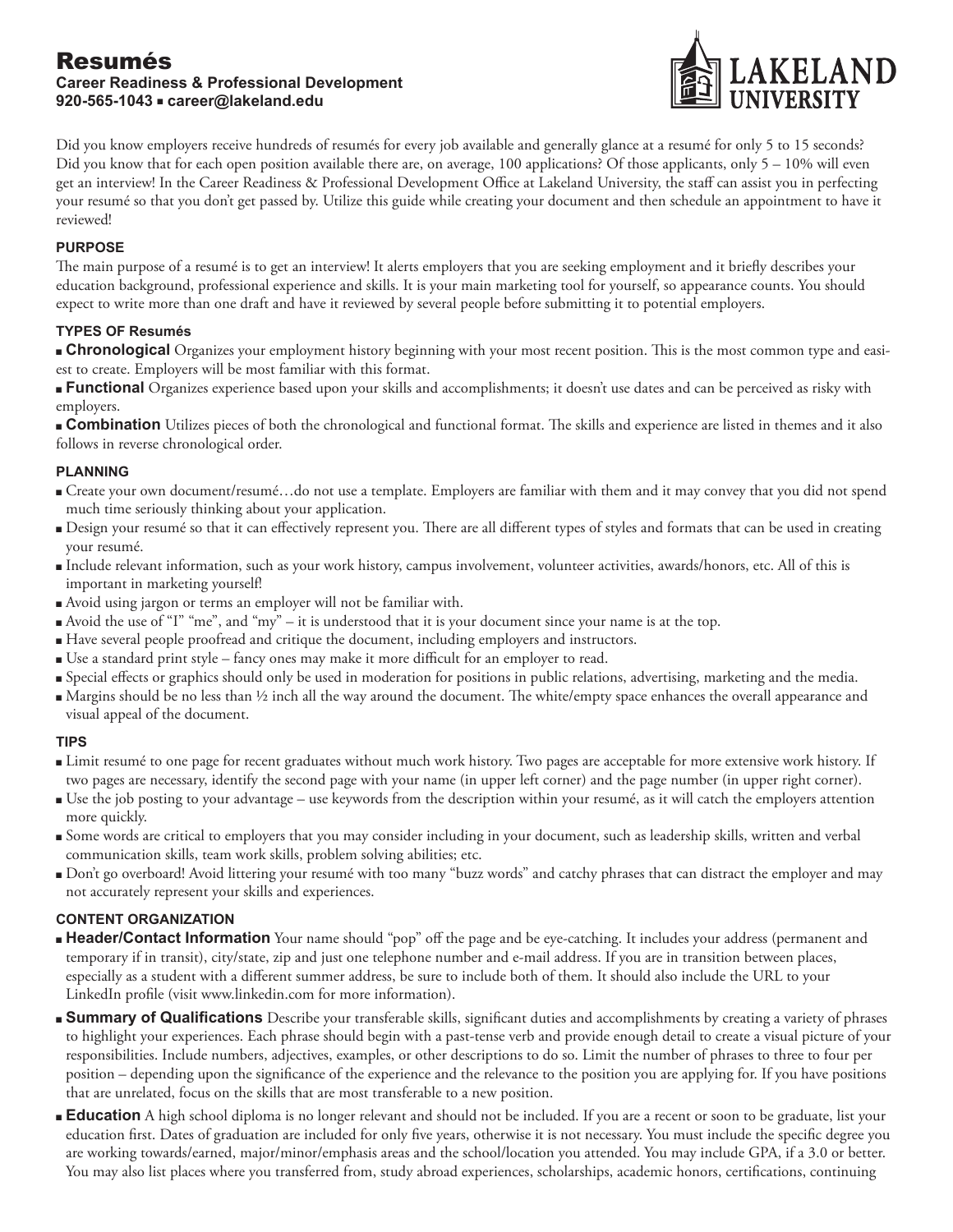

education workshops, and licenses.

- <sup>n</sup> **Experience** May be listed in the chronological or functional format. May include internships, practicum and full/part-time experiences. Employment should be listed in reverse chronological order. It must include the title of your position, the employer, the city/state and the dates (month/year) in which you worked.
- <sup>n</sup> **Activities** Employers like to see skills beyond the classroom and it demonstrates your areas of interest and that you are well-rounded; so include community and campus involvement.
- <sup>n</sup> **Additional Possibilities** Other categories you may consider include leadership activities; honors/awards; language skills; computer skills; community service/volunteer activities; professional affiliations/memberships; presentations/publications; military experience; travel experience; etc.
- <sup>n</sup> **References** These do not belong on your resumé; it should be included on a separate page with the matching heading with name, address, etc. The document should include three to four references, as employers will not take time to contact more.
- <sup>n</sup> **Other** Do not include height, weight, gender, religion, marital status, health, children or personal photos (unless you are in modeling or on-air media). Avoid anything that may be considered controversial. Do not include hobbies or special interests, unless they have a direct relationship with the job.

#### **PRINTING & DISTRIBUTION**

- <sup>n</sup> Check, double check and re-check your resumé for errors spelling, punctuation, etc. Do not rely completely on spell-check. If you fail to review your resumé, it could automatically eliminate you as a candidate.
- Use 8 ½ x 11, good quality and lightly colored stationery (off-white, ivory, gray, stone, etc.). Do not use general copy/computer paper or flashy colors.
- <sup>n</sup> Most employers prefer to accept applications electronically, but you may want to follow up with a printed copy in the mail. When submitting via e-mail, you should send it as a PDF to ensure format will stay intact.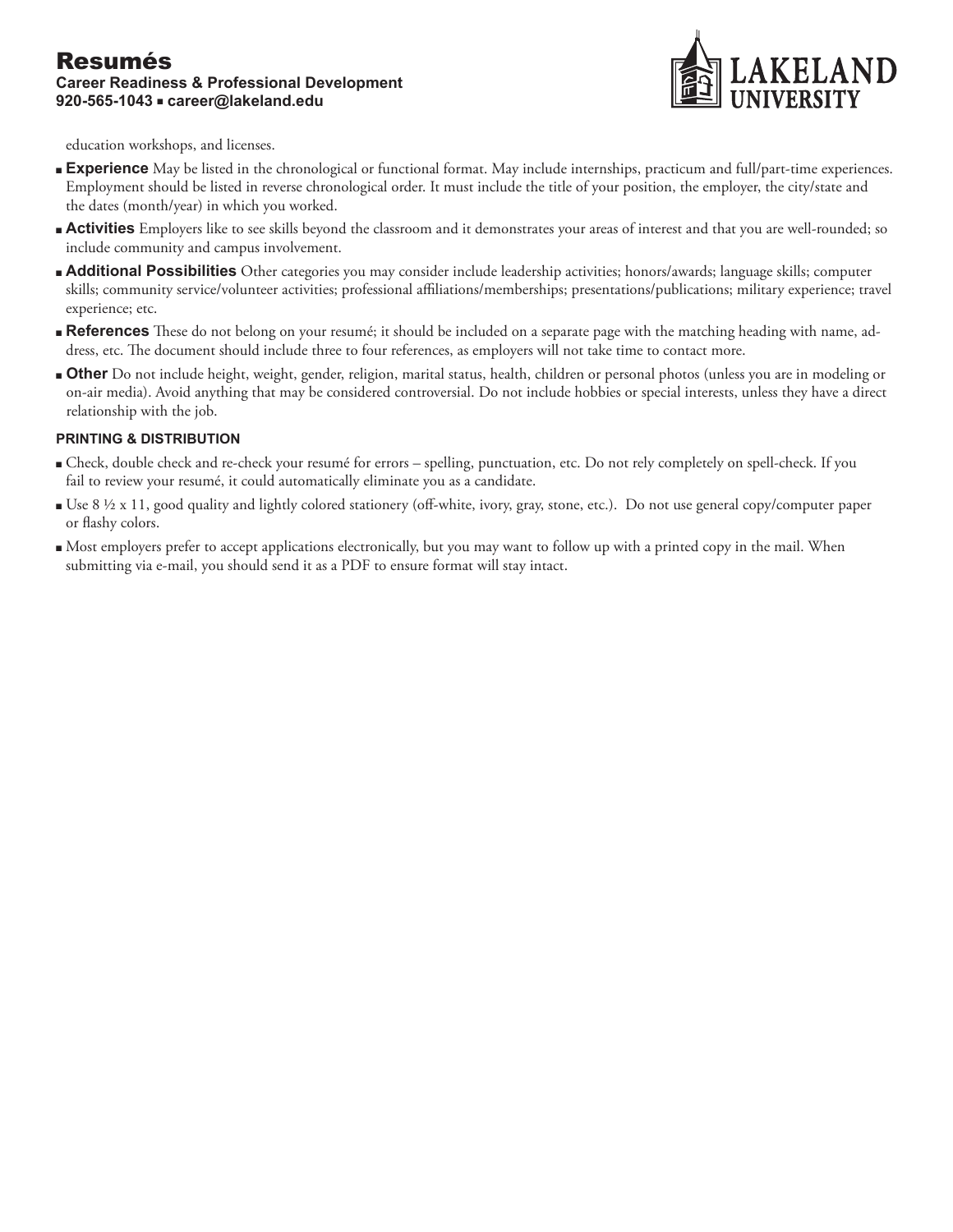## **Career Readiness & Professional Development 920-565-1043** n **career@lakeland.edu**



**Musko Muskie** 1234 North Street • Sheboygan, WI 66045 • (920) 565-1234 muskie@lakeland.edu n www.linkedin.com/in/muskomuskie **SUMMARY OF QUALIFICATIONS Strong communication skills; fluent in English, Spanish, and French** <sup>n</sup>Exceptional ability to relate to people from various cultures and establish relationships  $\blacksquare$ Independent international travel in Mexico, Costa Rica, and France ■ Various office skills: Microsoft Word, Excel, Dream Weaver and ability to type 50 wpm <sup>n</sup>Dedication and commitment to expanding opportunities for students to experience other cultures **EDUCATION Bachelor of Arts – Lakeland University** May 2012 *Sheboygan, WI* <sup>n</sup>Major: Spanish  $\blacksquare$  GPA: 3.85 **Study Abroad – Lakeland University** Summer 2011 *Paris, France* **RELATED EXPERIENCE Assistant/Conversational Leader – Tutoring Center** Sept. 2011 - May 2012 *Lakeland University; Sheboygan, WI* <sup>n</sup>Facilitated small group discussions with students from diverse backgrounds **Example 1** Assisted with identifying appropriate topics and encouraged increased difficulty to expand skills <sup>n</sup>Gained knowledge of English as a Second Language curriculum and resources for students Increased personal knowledge of the various struggles international students face when introduced to American culture **International Student Tutor Sept. 2010 - May 2011** *Center for Community Outreach; Sheboygan, WI* <sup>n</sup>Engaged in conversations with international students from France, Mexico, and Japan **•** Assisted in student's daily assignments to ensure their full understanding of the material This section highlights overall skills related to the job posting. Example #1 of Chronological Resumé

#### **ACTIVITIES**

## **Social Chair, International Students Association** Sept. 2010 - May 2012 *Lakeland University*

- <sup>n</sup>Planned gatherings and cultural events for 50 guests, as well as large events for over 650 people
- Facilitated co-sponsorship of ISA events with many different International groups, which resulted in greater visibility and effectiveness of ISA activities

## **Activity Co-Chair, French Club** Sept. 2009 - May 2011

*Lakeland University*

<sup>n</sup>Organized cultural events to foster understanding between French and American students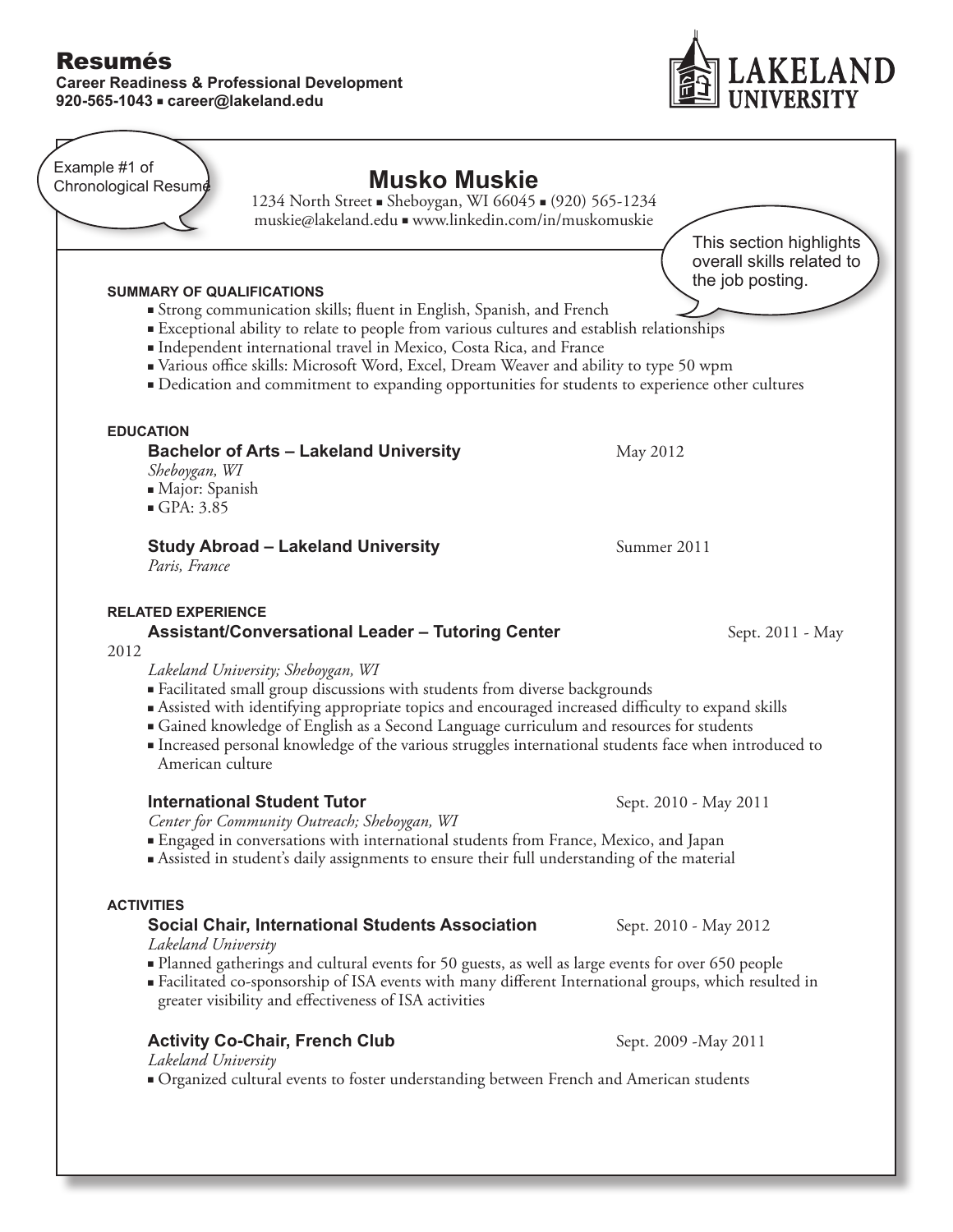#### **Career Readiness & Professional Development 920-565-1043** n **career@lakeland.edu**

**EDUCATION** Lakeland University, Sheboygan, WI Expected Graduation Bachelor of Arts May 2014 Major: Marketing; Minor: Business Administration GPA: 3.9 **WORK EXPERIENCE** Account Executive Intern May 2013 – June 2013 Publix Supermarkets Manitowoc, WI • Worked directly with account executives attending team and client meetings and providing support with ongoing projects. • Compiled competitive files and analyzed position in the market. • Developed market profiles and performed account research with the aid of specific trade magazines. Operator May 2012 – May 2013 Cox Lumber Sheboygan, WI • Inspected product for defects and implement quality programs. • Assessed specific product defects and performed necessary data entry operations. • Interacted with department managers and assisted with solving operational defects. Home Coordinator July 2011 – May 2012 Crossroads Group Home Milwaukee, WI • Coordinated, managed and supervised staff activities. • Organized meetings that developed and monitored goals for clients. • Assisted clients with meals, medication, hygiene, and individual skill programs. **HONORS** Lakeland University Presidential Scholarship Awarded "Most Valuable Intern" - Publix Supermarkets, 2013 **LEADERSHIP ACTIVITIES** Member, Habitat for HumanitySept. 2009 – Present President, Lakeland University Activities BoardSept. 2012 – May 2013 Team Captain, Lakeland University Soccer TeamSept. 2010 – May 2011 Includes both addresses where you can be reached at, one phone number, one e-mail address, and a LinkedIn URL Example #2 of Chronological Resumé **Current Address** P.O. Box 359 Sheboygan, WI 53082  $(920)$ 565-1388 www.linkedin.com/in/musko **Permanent Address** 123 Opportunity Ave. Paradise, WI 54321 musko@lakeland.edu **Musko Muskie** Each position includes a position title, employer, dates worked, and location of company.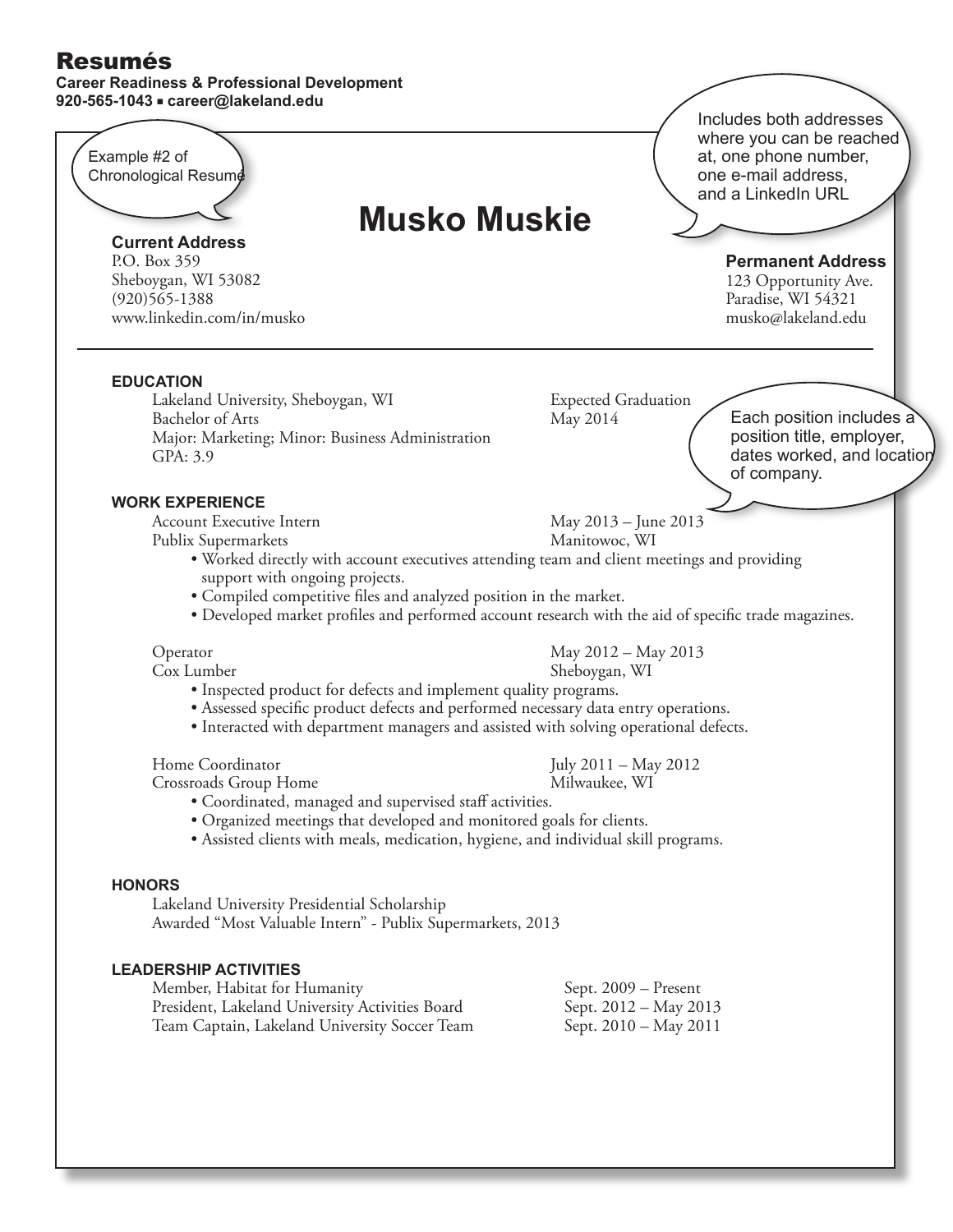**Career Readiness & Professional Development 920-565-1043** n **career@lakeland.edu**

|                                                              | Example of how to bring<br>more applicable information                                                                                                                                                                                                                              |
|--------------------------------------------------------------|-------------------------------------------------------------------------------------------------------------------------------------------------------------------------------------------------------------------------------------------------------------------------------------|
| Example #3 of<br>Chronological Resume                        | towards the top of the page.                                                                                                                                                                                                                                                        |
|                                                              |                                                                                                                                                                                                                                                                                     |
| Musko Muskie                                                 |                                                                                                                                                                                                                                                                                     |
| 232 Job Avenue<br>Sheboygan Falls, WI 53085<br>(920)469-1234 |                                                                                                                                                                                                                                                                                     |
| <b>EDUCATION:</b>                                            | <b>Bachelor of Arts in Psychology</b><br>Lakeland University, Sheboygan, WI<br>Expected Graduation Date: Dec. 2014<br>G.P.A. 3.5                                                                                                                                                    |
|                                                              | University of Wisconsin-Sheboygan 9/11 - 9/13                                                                                                                                                                                                                                       |
| <b>RELEVANT</b><br><b>EXPERIENCE:</b>                        | Child Care Provider, 09/12 - Present<br>Children's Care Center, Howards Grove, WI<br>• Provided care and created a safe environment for children under stress<br>• Trained in aspects pertaining to development, abuse, and behavioral areas                                        |
|                                                              | Group Leader, 09/12 -04/13<br>Parental Stress Family Nurturing, Sheboygan, WI<br>• Facilitated discussion with a group of 6 - 8 year-old youths<br>• Explored issues pertaining to familial stress<br>• Assisted youth in skills such as self-esteem, communication, and aggression |
|                                                              | Research Assistant, 09/11 - 09/12<br>University of Wisconsin-Sheboygan County<br>• Examined issues pertaining to stereotypes in a Social Psychology Laboratory<br>• Participated in data collection, entry, and analysis                                                            |
| <b>WORK</b><br><b>EXPERIENCE:</b>                            | Hostess, O'Neill's Restaurant and Pub, 5/11 - 9/12 - Sheboygan, WI<br>• Managed dining area and directed staff during parties<br>• Trained new employees on an individual basis in hosting and serving                                                                              |
|                                                              | General Merchandiser, Wal-Mart, 5/11 - 8/13 - Sheboygan, WI<br>• Maintained and promoted general merchandise on a weekly basis<br>• Prepared weekly payroll for 150 employees, distributed paychecks, and<br>managed accounts.                                                      |
| <b>ACHIEVEMENTS:</b>                                         | Recipient of Alumni Scholarship;<br>Membership in Phi Theta Kappa Honor Society                                                                                                                                                                                                     |
|                                                              |                                                                                                                                                                                                                                                                                     |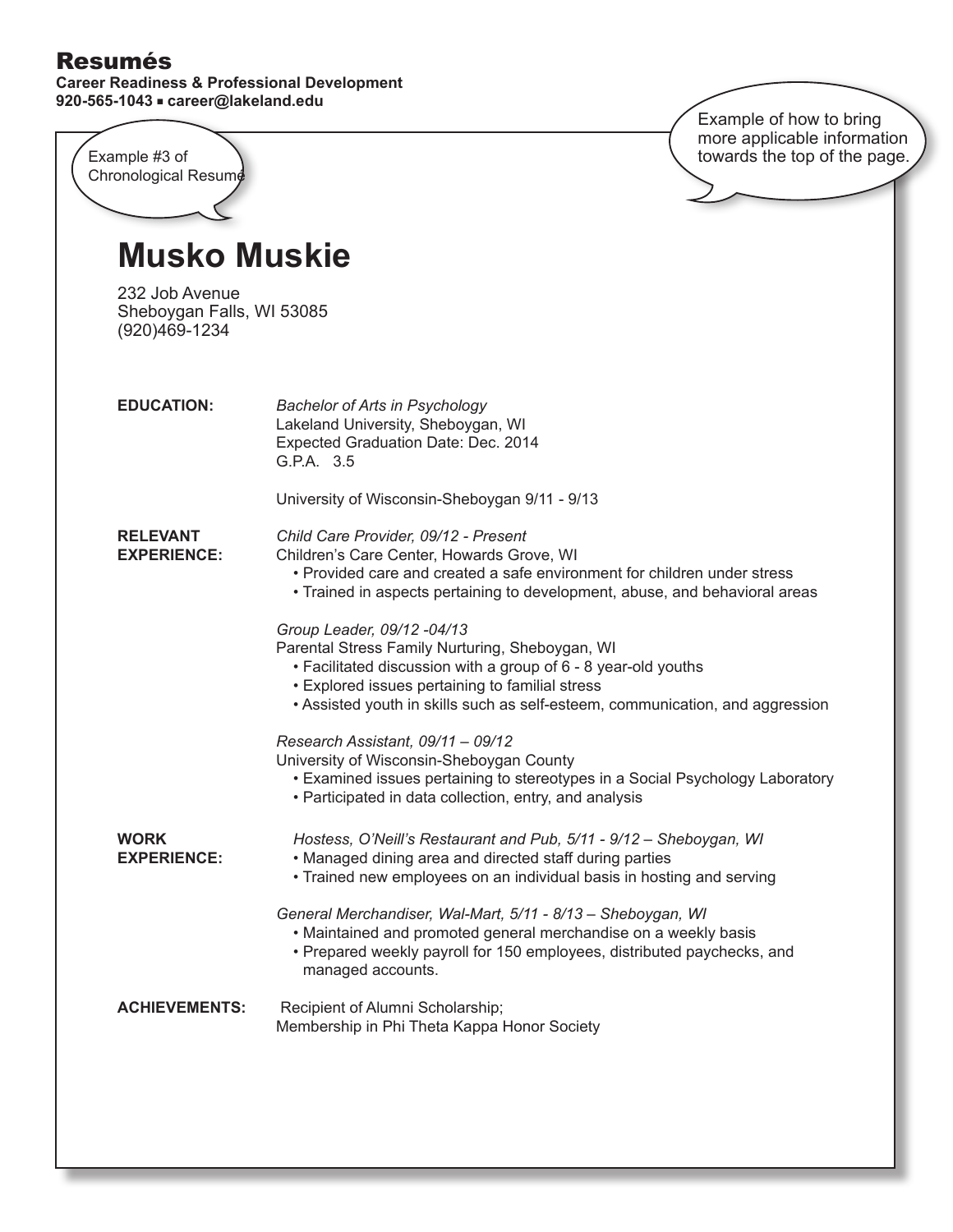

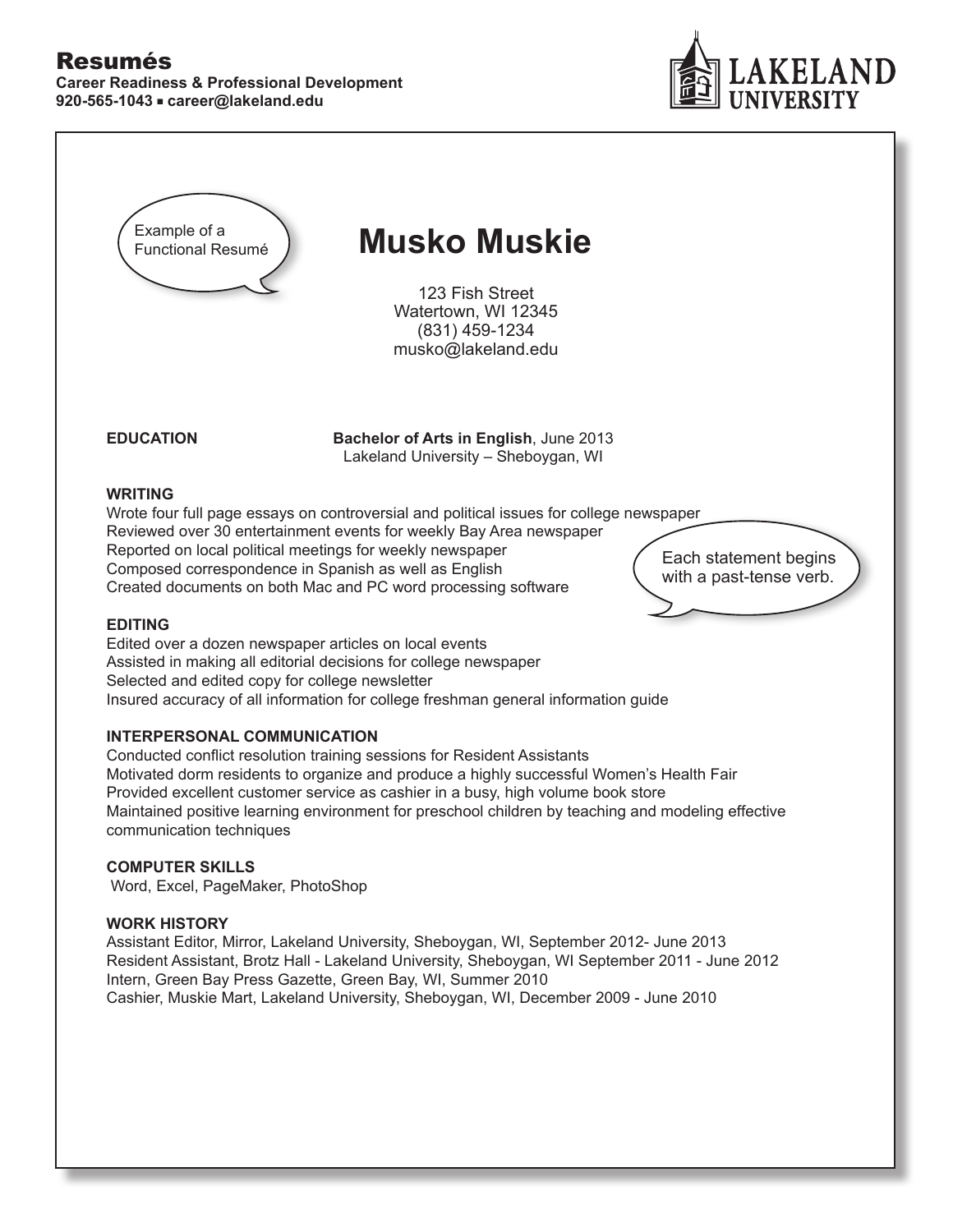

Use a variety of different verbs to describe responsibilities for each of the positions you have held.

**ANALYZED** Abstracted Anticipated Assessed Ascertained Audited Briefed Calculated Clarified Compared Computed Concluded

## **ASSISTED**

Advised Bolstered Brought Charted Collaborated

## **COMMUNICATED**

Addressed Advertised Answered Briefed Corresponded

## **CREATED/ DEVELOPED**

Acted Activated Adapted Authored Bolstered Built Charged Clarified Composed Conceived Constructed

## **IMPROVED/ INCREASED**

Achieved Accomplished Acquired Advanced Allowed Assured

Conceptualized **Correlated Critiqued** Debated Defined Detected Estimated Evaluated Examined Figured Graded Identified

Contributed Consolidated Consulted Cooperated Dealt Ensured

Debated Explained Expressed Facilitated Interpreted Interviewed

Corrected Designed Devised Discovered Drafted Eliminated Established Expanded Expedited Experimented Facilitated Fashioned Financed

Attained Bolstered Completed Conserved Continued Eliminated Encouraged Enlarged

Indexed Enlisted Inspected Integrated Interpreted Interviewed Inventoried Investigated Judged Maintained Mapped Monitored

Facilitated Fostered Handled Helped Located Participated

Lectured Listened Marketed Prepared Presented Programmed

Fixed Formulated Founded Generated Improved Increased Influenced Initiated Innovated Instituted Integrated Introduced Invented

Expanded Facilitated Fostered Guaranteed Inspired Mastered Maximized Minimized

Perceived Predicted Projected Qualified Ranked Read Reasoned Related Researched Reviewed Screened Preserved Protected Referred Represented Served Strengthened Publicized Quoted Recorded Reported Responded Rewrote Launched Marketed Modeled Modified Navigated Originated Perceived Performed

Pioneered Perfected Prioritized Produced Promoted

Motivated **O**btained Overcame Influenced Promoted Provided Reduced Restored

Observed

Scanned Solved Studied Summarized Surveyed Symbolized Tabulated Verified Visualized Supported Sustained

> Spoke Talked Wrote

Proposed Recommended Reduced Restored Refined Revamped Set Shaped Simplified Solved Styled Streamlined Visualized

Stimulated Strengthened Upgraded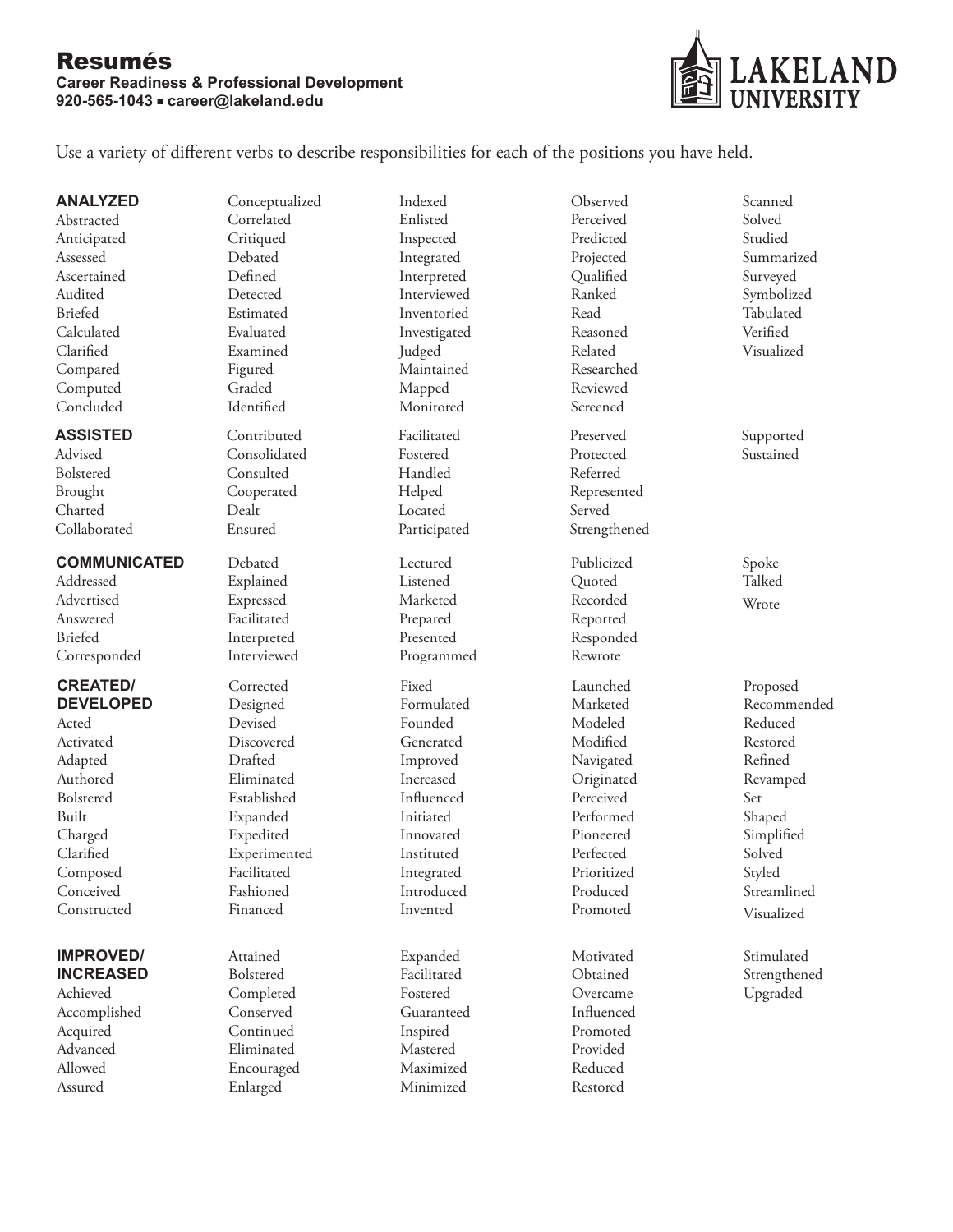#### **Career Readiness & Professional Development 920-565-1043** n **career@lakeland.edu**

# **AKELAND**

## **COUNSELED/ INSTRUCTED/ LEARNED**

Adapted Advised Advocated Aided Applied Assessed Assisted Bolstered Briefed Cared Chaired Charged Charted

## **OPERATED/ REPAIRED/ MAINTAINED**

Adjusted Adapted Bolstered Changed Clarified **Corrected** 

## **NEGOTIATED**

Advised Advocated Arbitrated Bargained

## **ORGANIZED**

Accumulated Arranged Assembled Balanced Budgeted Built Cataloged Clarified Classified Collated Collected

## **SERVED**

Assisted Attended Cared

## **SERVED**

Assisted Attended Cared

Clarified Coached Comforted Communicated Conducted Consulted Coordinated Demonstrated Educated Empathized Enabled Encouraged Enlightened Established Exercised Explained Continued

Edited Eliminated Executed Expedited Facilitated Fixed Implemented Installed

Closed Concluded Consolidated Dealt Expedited

Completed Compiled Composed Coordinated Copied Correlated Detailed Developed Displayed Edited Facilitated Filed

Catered Delivered Dispensed Entertained

Catered Delivered Dispensed Entertained

Facilitated Familiarized Fostered Guided Helped Implemented Improved Influenced Informed Inspired Interpreted Investigated Lectured Led Listened Maintained Modified Navigated Ordered Performed Prepared Piloted Preserved Prioritized Produced Facilitated Handled Lobbied Mediated Merged Gathered Graphed Identified

Indexed Inspected Inventoried Kept Located Maintained Mapped Met Methodized

Facilitated Furnished Listened Maintained

Facilitated Furnished Listened Maintained Mentored Modified **Motivated** Observed Perceived Persuaded Prescribed Programmed Promoted Reduced Reflected Reinforced Related Restored Saved Programmed Promoted Protected Ran Reduced Replaced Serviced Set Sustained Motivated Persuaded Promoted Reconciled Resolved Obtained Planned Prepared

Manipulated

Prioritized Processed Programmed Ranked Recorded Reorganized Reproduced Retrieved Revamped

Performed Prepared Procured Provided

Performed Prepared Procured Provided

Shared Solved Stimulated Strengthened Substituted Supported Sustained Taught Trained Tutored Validated

Transported Upheld Utilized

Solved

Reviewed Revised Scheduled Set Simplified Solved Streamlined Structured Synthesized Tabulated Updated

Represented Satisfied Supplied

Represented Satisfied Supplied